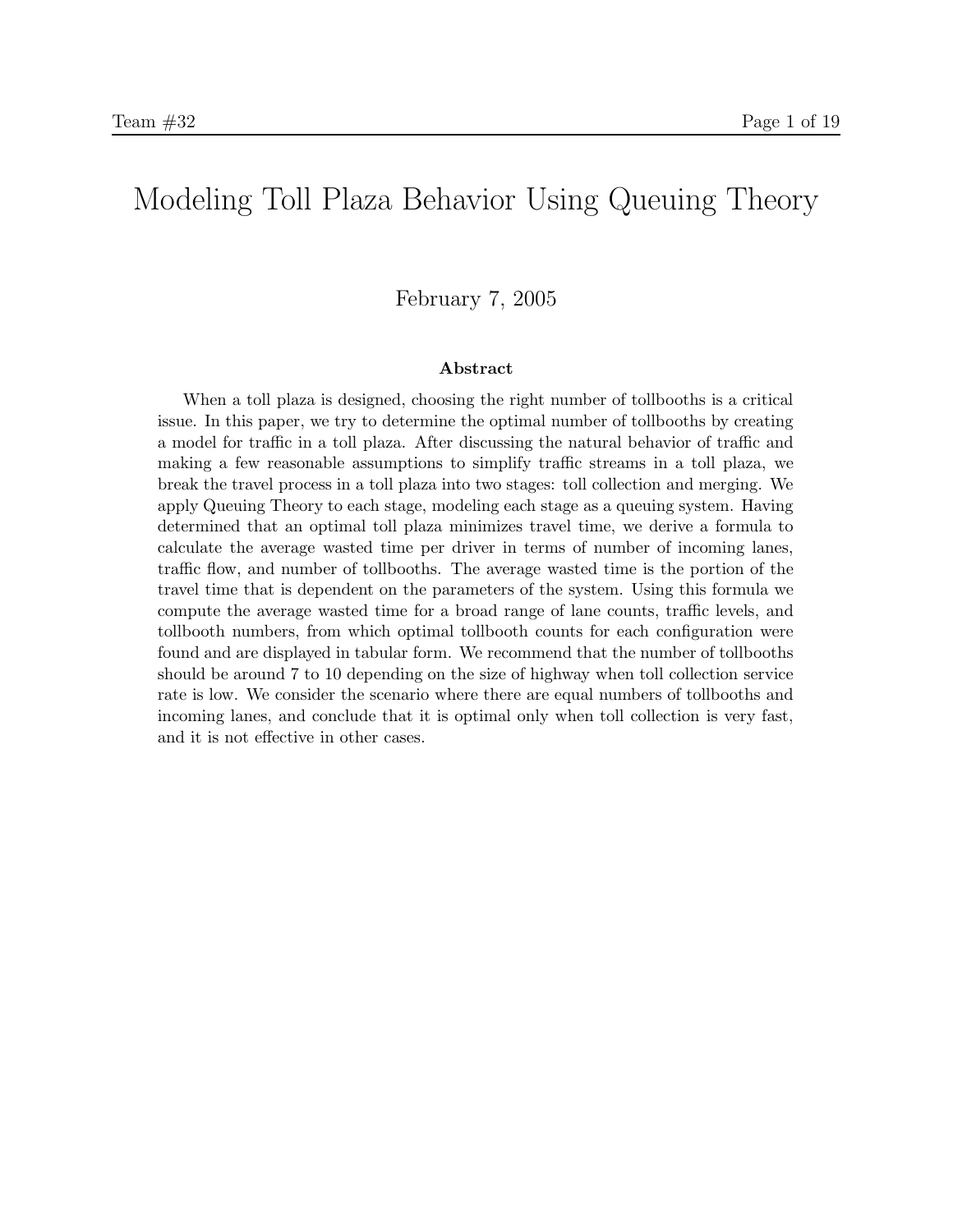| 1        | Introduction                                                                                                                                                                                                                                                                                                  | 3                                     |
|----------|---------------------------------------------------------------------------------------------------------------------------------------------------------------------------------------------------------------------------------------------------------------------------------------------------------------|---------------------------------------|
| $\bf{2}$ | The Toll Plaza<br>2.1<br>2.2<br>2.3<br>2.4                                                                                                                                                                                                                                                                    | 4<br>$\overline{4}$<br>4<br>5<br>6    |
| 3        | The Driver<br>3.1<br>3.2                                                                                                                                                                                                                                                                                      | $\overline{7}$<br>$\overline{7}$<br>7 |
| 4        | The Utility Metric<br>Measuring Toll Plaza Performance<br>4.1<br>Environmental Impact resources in the set of the set of the set of the set of the set of the set of the set of the set of the set of the set of the set of the set of the set of the set of the set of the set of the set of t<br>4.2<br>4.3 | 8<br>8<br>9<br>9                      |
| 5        | Assumptions                                                                                                                                                                                                                                                                                                   | 10                                    |
| 6        | Queueing Model<br>Tollbooth<br>6.1<br>6.2<br>6.3                                                                                                                                                                                                                                                              | 10<br>10<br>11<br>11                  |
| 7        | Calculation<br>7.1<br>7.2<br>7.3<br>7.4                                                                                                                                                                                                                                                                       | 12<br>12<br>13<br>13<br>14            |
| 8        | Results                                                                                                                                                                                                                                                                                                       | 15                                    |
| 9        | Conclusion<br>The "One-Tollbooth-per-Lane" Scenario<br>9.1<br>9.2                                                                                                                                                                                                                                             | 16<br>16<br>16                        |
|          | A Data and Graphs                                                                                                                                                                                                                                                                                             | 18                                    |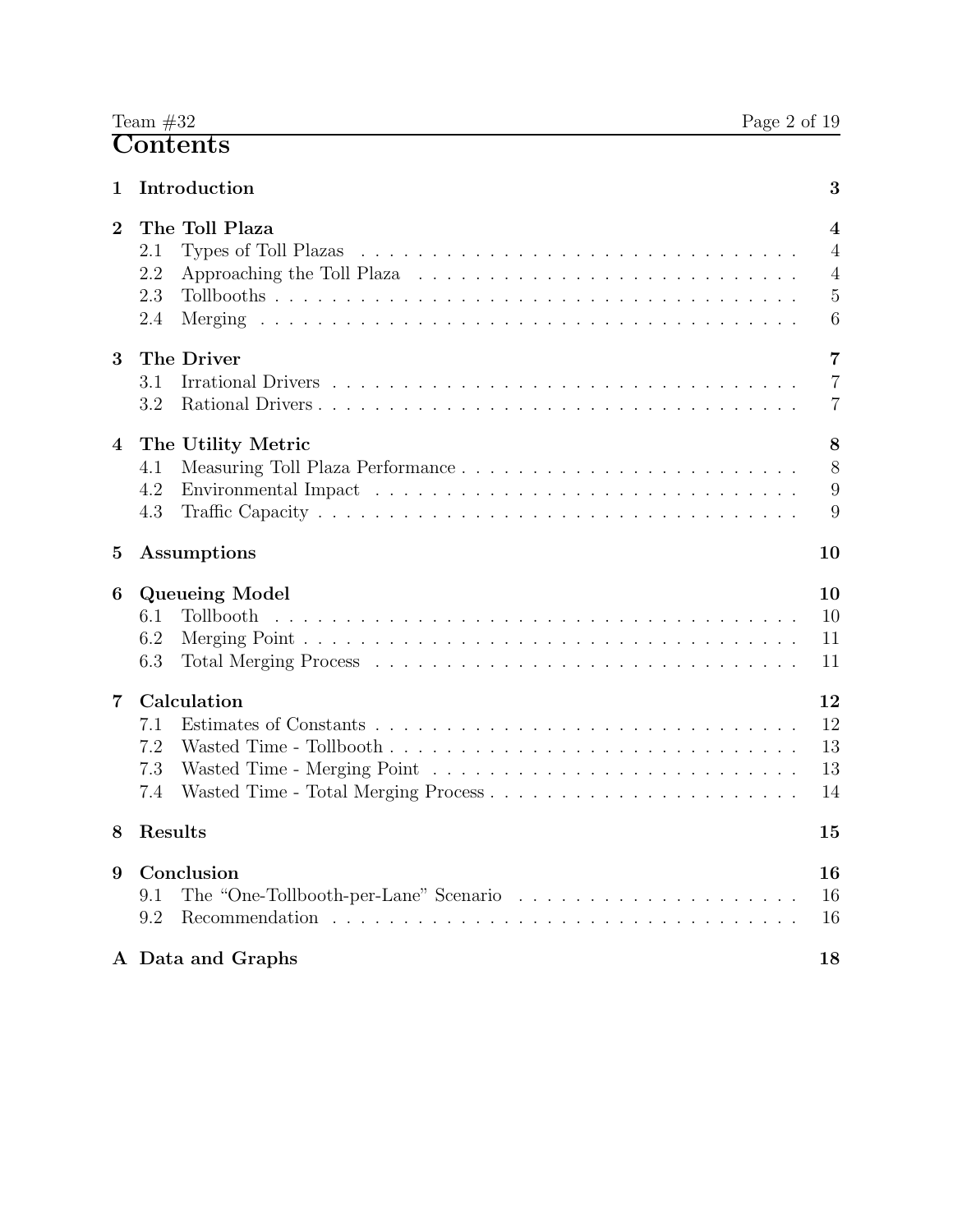## 1 Introduction

Toll financing has been used throughout the history of civilization to make the building of long-distance roads possible. Toll roads in Asia were known to ancient Greek writers in antiquity. The first turnpikes in America were built in the 1790s and helped to open the Midwest to settlement. Beginning in the 1940s, America's first modern freeways were financed with tolls, paving the way to the Interstate system Americans now enjoy. Today developing nations such as China are building their own networks of superhighways, and they too are turning to the tollbooth to foot the bill. As the congestion and pollution from too many cars on the streets become an increasing concern in many cities, another benefit of tolling has revealed itself: Tolls are being used successfully in places such as Singapore and London not just to finance road construction, but to limit the flow of vehicles into the urban core, increasing transit usage and unclogging the crowded streets [12].

Despite its many advantages, there is one undeniable drawback to tolling that is the bane of drivers and road builders alike: When traffic is thick, cars back up in line to get to the tollbooths, and after paying their tolls, drivers lose time scrambling for position as the many lanes exiting the toll plaza merge together, returning the road to its original width. Its a real problem, as confirmed by the experience of transportation departments around the world. A study conducted at the New Jersey Institute of Technology estimates that a travel time savings of 2 minutes, or over 10 percent, could be affected by the removal of two toll plazas along a 14-mile section of the Garden State Parkway [10]. Modern toll facilities, such as Highway 407 near Toronto and the SR-91 Express Lanes in Orange County, California, require all payment to be made by means of electronic transponder, so that vehicles do not have to slow down in order to pay the toll [9]. But on many older tollways moving to all-electronic payment is not an option, while mounting congestion means that planners are faced with the problem of configuring their existing infrastructure to provide the best possible service.

To get rid of long lines, common sense suggests that providing as many tollbooths as possible will minimize the toll payment delay, but more tollbooths mean more merging and hence more congestion after the tolls are paid. In this paper we will investigate the question of choosing the right number of tollbooths to get an optimal balance between these two factors.

In doing so we will analyze the situation from a qualitative standpoint to determine what parts of the problem we should attempt to model, what we should ignore, and what rules the components of the system should be expected to follow, as well as establishing a metric for highway performance. Then we will be able to apply some results from queuing theory to derive a means of computing the performance level for a toll plaza given the number of initial lanes, number of tollbooths, and traffic flow level, from which we will be able to determine, fixing the other parameters, the number of tollbooths which performs the best.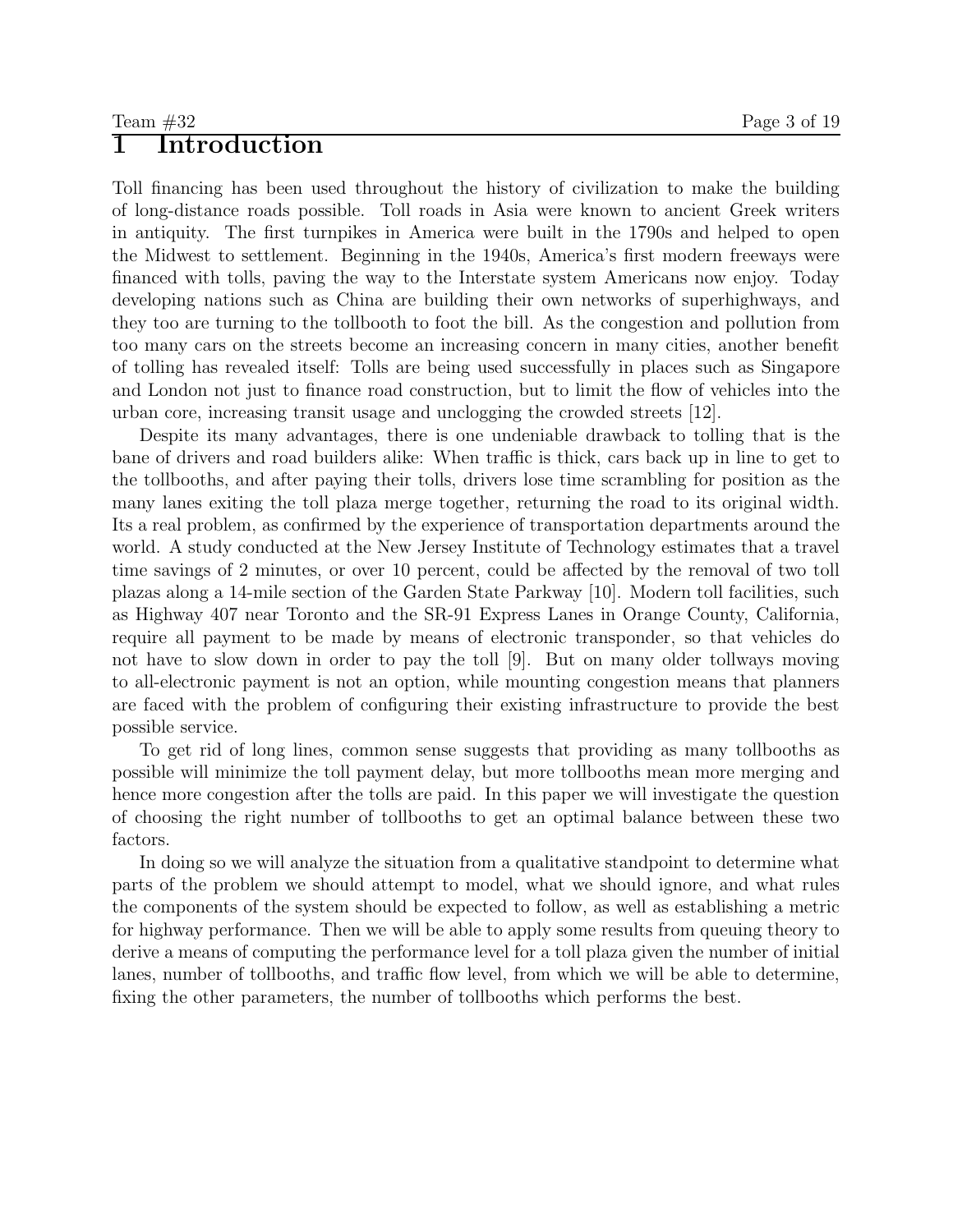## 2 The Toll Plaza

## 2.1 Types of Toll Plazas

Roadways on which tolls are collected are almost always so-called controlled access highways, which can only be entered and exited from designated access points, and are usually fully grade separated from other roads. There are three primary systems for collecting tolls on tolled highways. The interaction between the number of tollbooths and congestion is most obvious when the barrier toll system is used. In this case, vehicles may enter and exit the mainline roadway without paying a toll, but at certain locations along the highway there are toll plazas at which all vehicles must stop and pay a toll.

Another common possibility allows free flowing traffic on the mainline, but places tollbooths on either entrance or exit ramps, requiring tolls to be paid there. Where this arrangement is used, several factors are present which change the overall relationship between congestion and toll booth configuration. First, the flow of vehicles entering or exiting at any given interchange is usually much less than the flow on the mainline roadway, so that effects which only manifest themselves under heavy congestion may not ever occur. Second, to move between a limited-access toll freeway and an arterial surface street, it is often necessary, as well as queuing in line at the tollbooth, to pass through one or more traffic control devices such as stop signs, traffic signals, or roundabouts, which can have their own lines and produce additional delay not directly attributable to the toll collection system. The modeling of these effects does not contribute any insight to the central question of toll plaza delay, and reduces the likelihood of developing a computationally tractable model. When the entrance and exit ramps are heavily used and traffic on the ramps and between the ramps and the roadway they connect to otherwise flows freely, these toll plazas can be treated as equivalent to those in the barrier toll case, and our model will accommodate them without modification. We will not attempt to model the other cases discussed above. Therefore, we will not specifically consider entrance and exit toll booths subsequently.

The third major system, mentioned in the introduction, is electronic toll collection. In this system, drivers identify themselves with electronic transponders, and when they enter the highway the toll is automatically deducted from an account previously established. From a traffic flow standpoint this is no different from an ordinary freeway with no tollbooths, so any questions relating specifically to tollbooths do not apply. We therefore do not consider electronic toll collection in the remainder of this paper.

## 2.2 Approaching the Toll Plaza

We now examine the physical layout and operation of a toll plaza in the barrier toll case in greater detail. We assume that the highway is generally free flowing on either side of the area of the toll plaza. This assumption allows congestion resulting from the toll plaza design to be isolated from general congestion on the highway. The capacity of a highway is given in terms of the traffic flow rate: the number of vehicles passing a single point per time unit. Since we are assuming the roadway itself is free-flowing, we will only consider traffic flow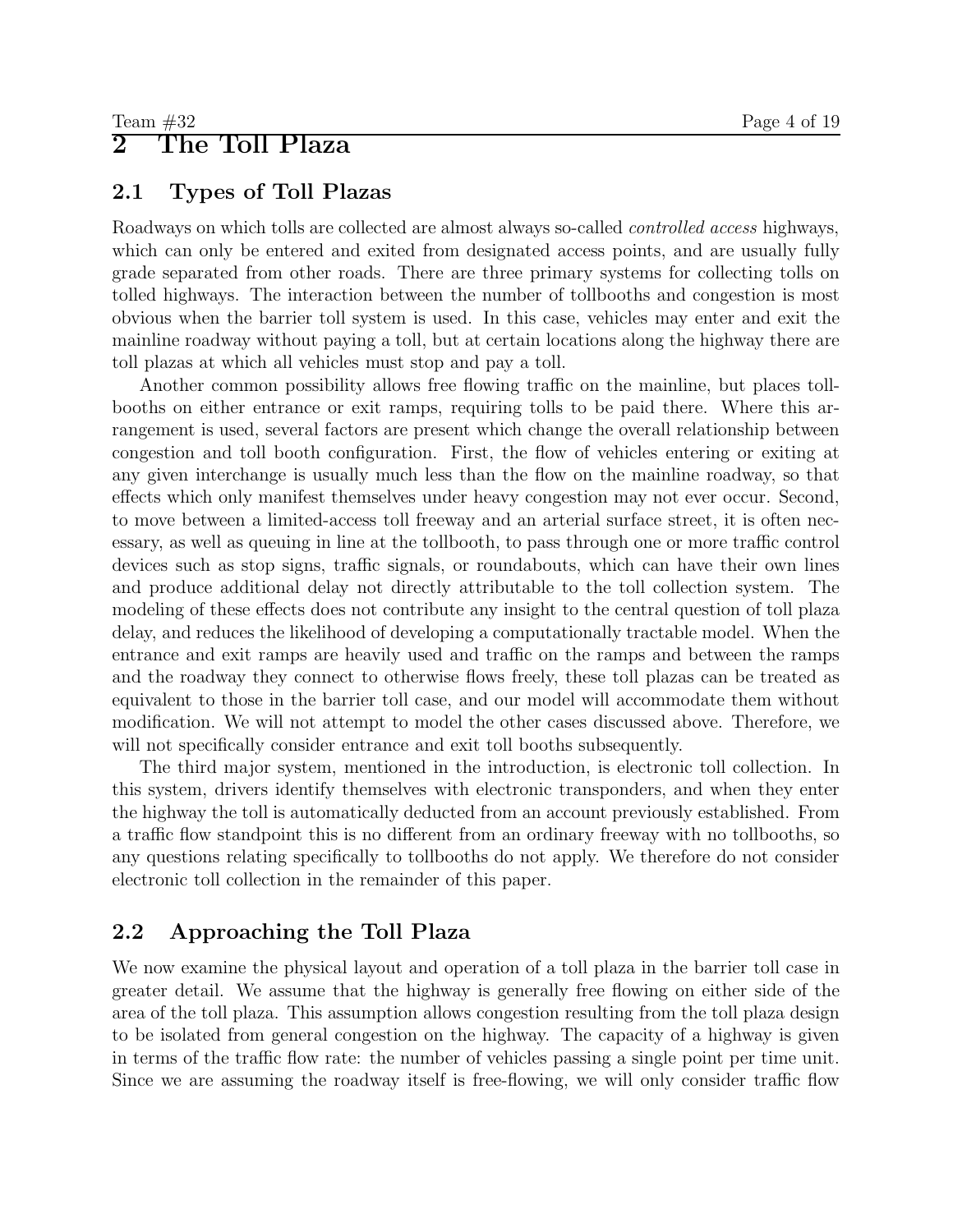

Figure 1: Concept design for an actual barrier toll plaza, showing queuing area and tollbooths, from Rastorfer [11]

levels through the toll plaza less than the capacity of the road. Empirical analysis of traffic levels on highways indicates a maximum capacity of approximately 2000 vehicles per hour on each lane [8, 3].

Traffic flow is usually considered to be roughly constant at any given instant, as changes in flow occur smoothly and slowly, while measurements employed are over very short time periods. This means that, viewed as a stochastic process, traffic inter-arrival times must follow an exponential distribution.

As one approaches the toll plaza from one direction, if the number of toll booths is greater than the normal number of lanes, the number of lanes increases to equal the number of toll booths, and signage instructs drivers to prepare to stop. At some point most vehicles must stop, either because the vehicle in front of them has stopped, or they have reached a toll booth. We assume that this *queuing area* where the roadway has widened to a number of lanes equal to the number of toll booths, and vehicles wait in line to pay tolls, is sufficiently long that all of the waiting lines, at any time, will be contained inside it, so that the waiting lines can be analyzed as a set of queues equal in number to the number of tollbooths, without concerning ourselves with vehicles that could spill outside the queuing area in heavy congestion. This assumption does not hold for all currently operating tollways, but every newly designed toll plaza should be capable of accommodating the volume of traffic it is expected to carry. We also assume that the amount of time a vehicle spends between entering the queuing area and stopping at the end of a tollbooth line is constant regardless of the lengths of the lines or the particular booth which the driver chose.

#### 2.3 Tollbooths

In an actual toll plaza a variety of tollbooth types can be found. The slowest, and most general, tollbooths, labeled as "cash" lanes, allow payment to be made with cash, with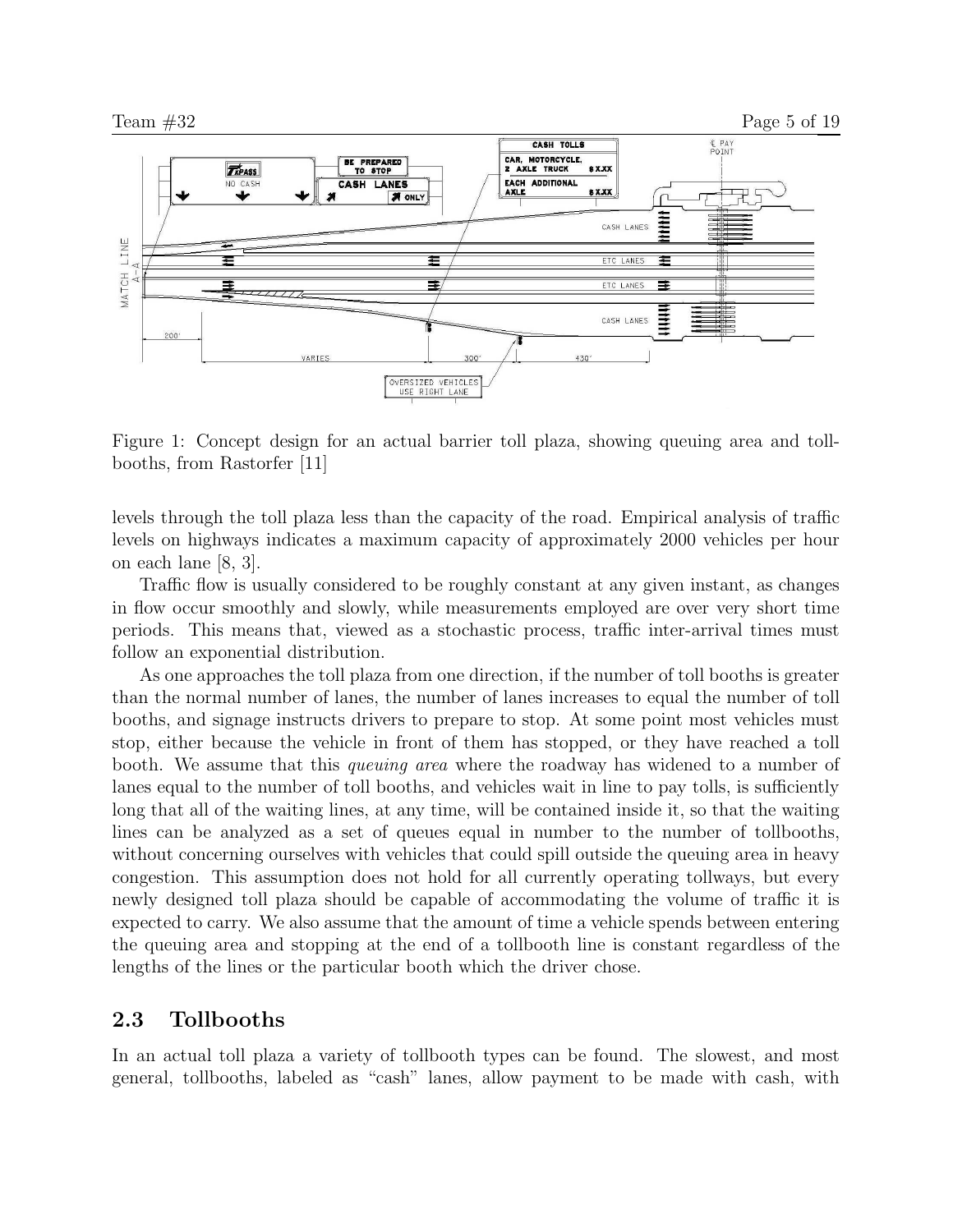the attendant making change if exact change is not paid. In "automatic" lanes, the driver must pay with exact change in order to minimize payment time, the booth being operated automatically. Finally, there are two types of lanes for electronic payment that can be present, even when this is not the only mode of payment. Some electronic payment lanes still require the driver to stop at a booth and wait for the payment to be made, usually a result of retrofitting electronic payment systems onto toll plazas not designed to accommodate them. There are also "express" lanes that allow drivers paying electronically to pass through the plaza at full highway speed [2]. Since vehicles on the express lanes do not have to stop, they are not relevant to the problem at hand, so we will consider toll plazas without express lanes. The other types of booth, although they operate at different speeds, all have essentially the same behavior.

The question of determining the optimal mix of cash, automatic, and non-express electronic booths is another optimization problem which a tollway operator employing all of those types of booths would have to solve, but as it is tangential to the issue of congestion due to queuing and merging, and any solution to it requires knowledge of the distribution of drivers choosing to pay by each method, we will not attempt to solve it. Instead we will suppose all of the toll booths in our plaza are identical, and the average time to pay the toll at any of them is equal. The maximum vehicle flow per toll booth has been observed to lie between 350 and 500 vehicles per hour for standard (cash and automatic) tollbooths [2, 3]. Like traffic flow on the highway, this rate can also be considered to be rougly constant in local time intervals, so the toll payment time should also follow an exponential distribution.

## 2.4 Merging

After the tollbooths, the roadway must narrow back from a number of lanes equal to the number of tollbooths, to its normal width, a section we will call the *merging area*. How abruptly this happens varies tremendously in actual practice. Sometimes the extra lanes end almost immediately, forcing a sharp merge at a relatively low speed. In other cases the additional lanes extend far enough for drivers to reach full highway speed before they are required to merge. We will generally suppose that, as a newly-designed toll plaza with minimal spatial constraints, our plaza's merging area is sufficiently long to allow all vehicles to reach highway speed before merging. Additionally, different merging patterns are used when lanes begin and end. With several lanes merging into one, all of the merging could occur at a single point, but this means that as many vehicles as there are lanes could interfere with each other at that point. For a smoother transition solutions involving only the merging of pairs of lanes are used. One common choice is to always merge out the rightmost (or leftmost) lane until the desired number of lanes is reached. This pattern is very advantageous for the side of the roadway where no merging occurs, but drivers on the other side could be required to merge many times. Another possibility is a "balanced" pattern where pairs of adjacent lanes all across the roadway merge repeatedly until the desired roadway width has been attained. This distributes the merges more evenly over the roadway. We will generally assume lanes merge out on one side, two at a time.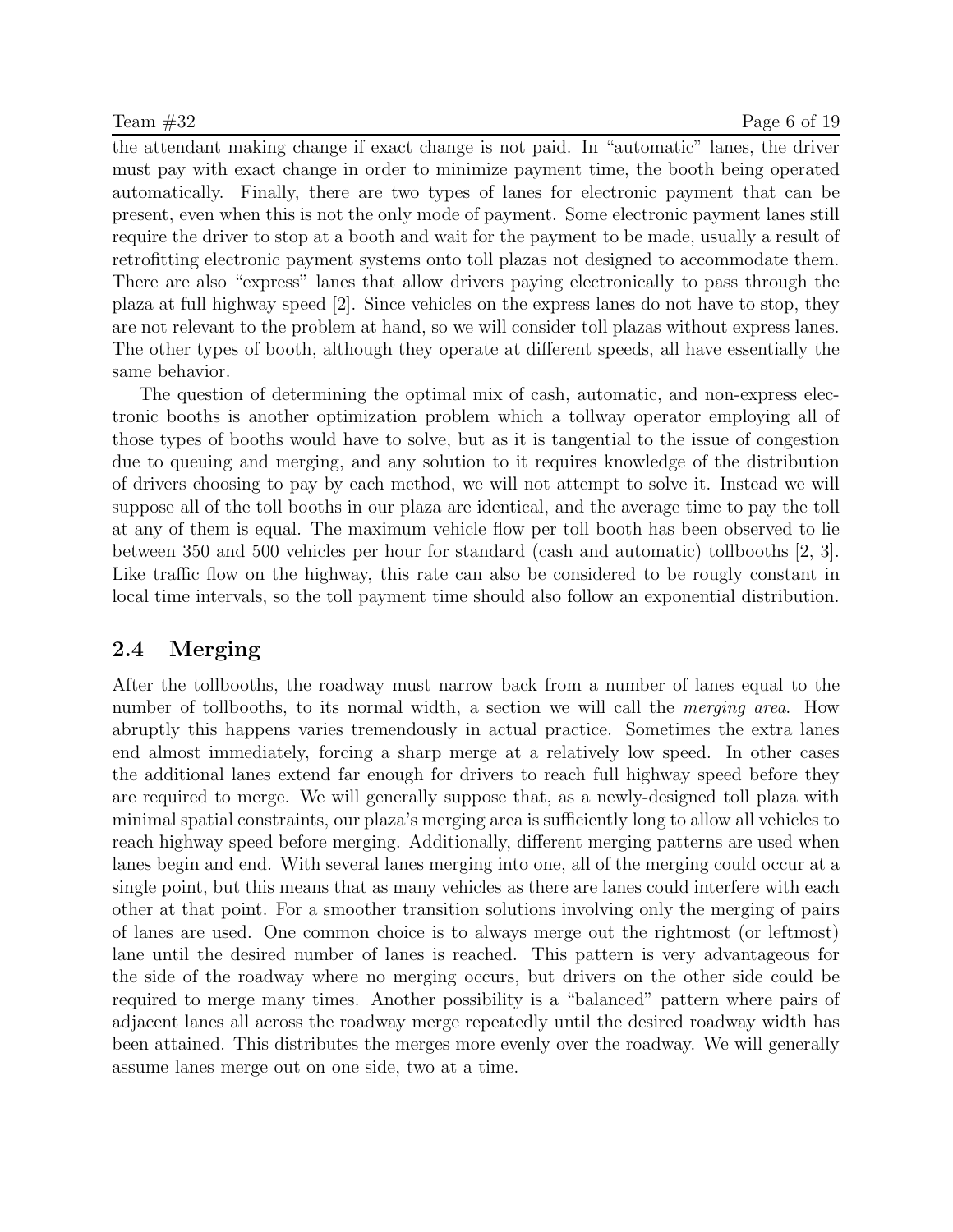

Figure 2: Four lanes merging to 1 at a single point (left); with rightmost lanes ending (center); in a balanced pattern (right)

## 3 The Driver

#### 3.1 Irrational Drivers

The actual behavior of drivers in the vicinity of a toll plaza can be unpredictable and lead to worse than expected performance of the entire facility in some cases.

Drivers may choose a tollbooth that already has a long line over a shorter one, increasing the time they ultimately spend in the facility. They may even choose an occupied lane when an empty lane exists. In an observational experiment by Leslie Edie at the Lincoln Tunnel, "the number of instances when there were one or more lanes empty in the example was 31 out of 40, thus giving a percentage availability of 77.5" [4].

Drivers can perform dangerous maneuvers that lead to collisions and ultimately the closure of a portion of the facility, reducing its capacity. They can enter a booth without enough money to pay the toll, holding up traffic as they argue with the attendant and, possibly, are forcibly removed from the booth. Undeniably, poor driver performance leads to decreased toll plaza performance, but should this be accounted for in a toll plaza model, and if so, how? Modeling irrational driver performance is difficult, because by their very nature the things bad drivers do are not easily predictable. A model that merely assumed drivers would perform one of a predefined list of bad behaviors with a certain probability could not completely describe every mistake that might be made in the course of navigating a toll plaza. If it was necessary to accurately model irrational driver behavior it could therefore be incredibly complicated.

When choosing a driver model we must consider that we are, in fact, looking for a global optimum solution. Given that any reasonable model should perform better with better drivers, the absolute best performance should be obtained with a model of completely competent drivers, along with a toll plaza configuration that yields the best performance with competent drivers. Therefore, we will assume all drivers in our system are both rational and competent. We will now attempt to describe the behavior of such a driver in the toll plaza described in the last section.

#### 3.2 Rational Drivers

Most users of transportation facilities are not using them for their own sake, but rather as a means from getting from one place to another, and will either be, for reasons of schedule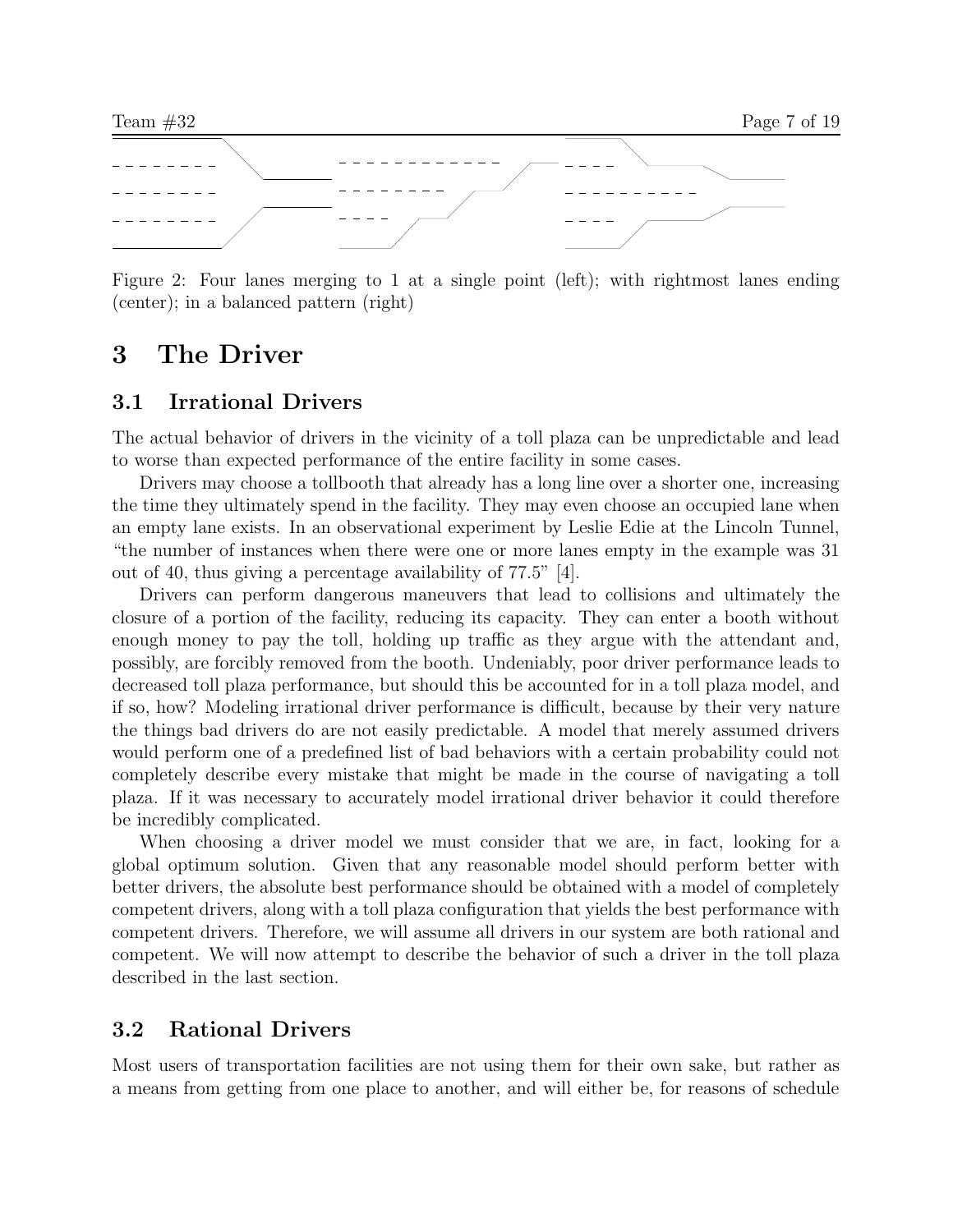and fuel cost, interested in moving as quickly as possible, or at least not disadvantaged by shorter travel times versus longer ones. Therefore, we assume a rational driver's objective in the toll plaza is to minimize their own travel time, subject to constraints such as traffic laws, other vehicles, and their own vehicle's performance. As we have argued, there are two things that determine the waiting time in the toll plaza; the queue length and the congestion due to merging after the toll booths. A driver entering the queuing area has no immediate knowledge of the conditions in the merging area, and so a rational driver will believe the likelihood of encountering merging congestion in each lane is equal. They will not choose any lane over another, therefore, on the basis of merging considerations. The driver will, however, be aware of the lengths of the lines ahead of the different toll booths, and know that, as the time to pay the toll in each booth is roughly equal, getting into a shorter line will result in a shorter wait time. A rational driver must, therefore, always choose to enter the shortest line in the merging area. This leads, at a large scale, to entering vehicles being evenly distributed among the available tollbooth lines.

Having paid their toll in an orderly and efficient manner, the rational and competent driver will apply standard safe driving practices when exiting the merging area. Based on the time it takes for a vehicle to slow to a stop, and the time it takes for a person to react to visual stimulus, it is recommended that drivers follow any leading car by no less than 3.5 seconds. Because it takes in the vicinity of 10 seconds to pay the toll under our model, it is unlikely that a vehicle leaving the same tollbooth as our driver, and in the same lane in the merging area before a merge point, will not be a safe following distance in front, so the driver will move unobstructed to near the merge point. Here, however, if another vehicle coming from the other lane has already passed the merge point, they will be in front of the driver's car, and if they are less than 3.5 seconds ahead of the driver, the driver must slow down and delay merging until the other car is more than 3.5 seconds ahead. If there is no car within the safe following window the driver may continue through the merge point at full speed.

## 4 The Utility Metric

### 4.1 Measuring Toll Plaza Performance

So far, we have discussed the performance of a toll plaza, without defining exactly how performance should be measured. As we suggested in the previous section, the objective of a driver on any road is to minimize travel time. It might seem intuitive, therefore, that the object of a toll highway should be to minimize the average travel time of all drivers on that road. There are, however, other aspects to highway performance that are frequently considered by transportation engineers.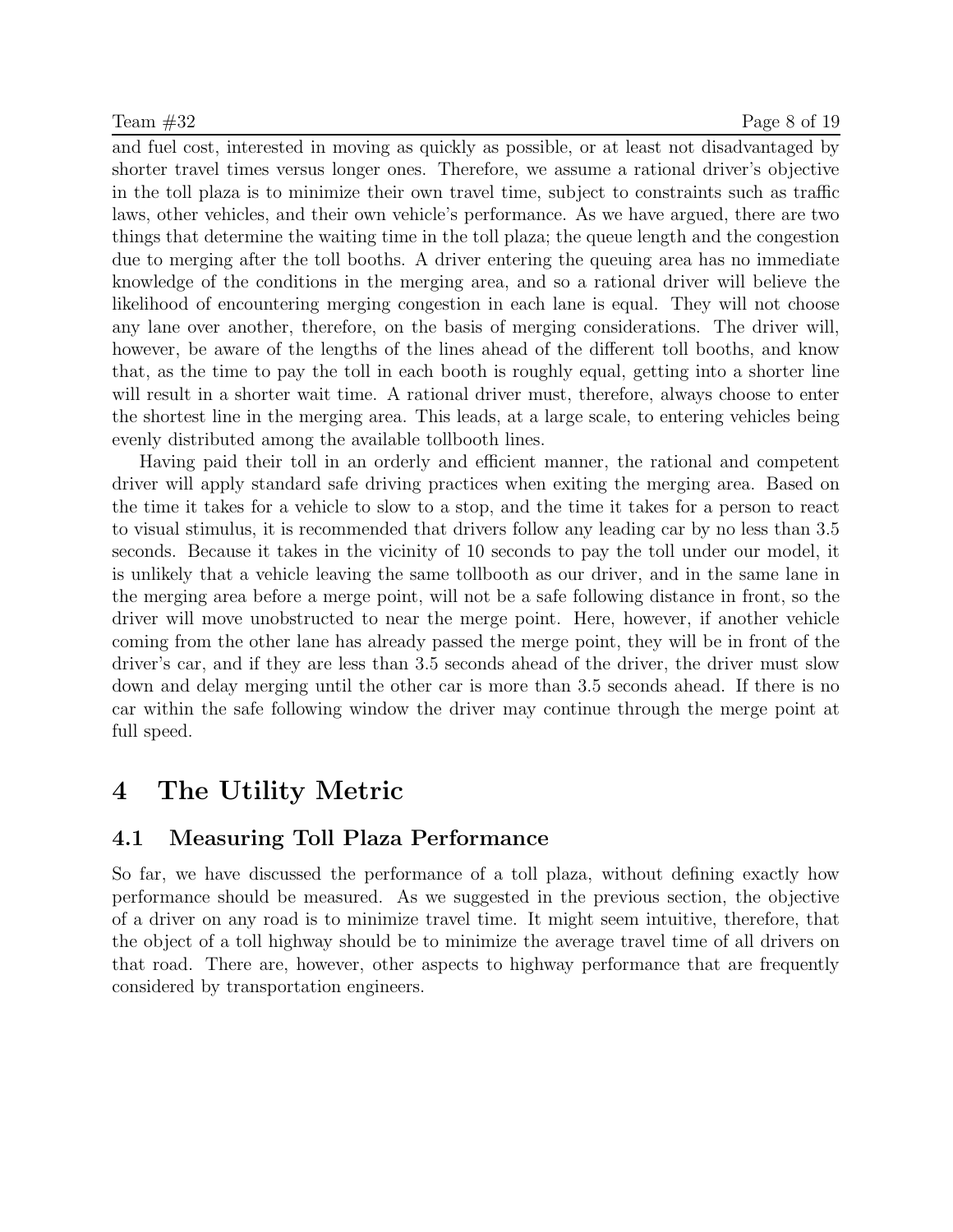#### 4.2 Environmental Impact

Current law in many countries require the environmental impact of new highway construction to be analyzed prior to the start of construction, and the design to have as little impact on the environment as possible. The most obvious environmental impact of a highway is pollution due to vehicle exhaust. Noise from freeways is also a major concern in many communities, as is the displacement of wildlife habitat. It does not seem reasonable to take one of these alone as the sole quantity to optimize, and completely ignore travel time. After all, the primary users of any highway facility are those who use it for travel, and their primary interest is optimizing travel time. So if we do consider environmental factors, we must optimize them in conjunction with travel time, which means that we must find a single utility function depending on travel time and environmental factors, combining them in a manner which reflects the actual combined value placed on them by the entire community.

This seems like an insurmountable problem, except when the nature of the environmental factors is considered. Wildlife habitat is destroyed through the mere existence of the highway, and much of the damage occurs due to the action of the road as a barrier (regardless of its width) and the other pollution and noise effects caused by automobiles on the road. The latter does not depend on the number of tollbooths, so it is impossible to optimize, and we are left with pollution and noise only. However, pollution and noise both exist in direct proportion to the number of automobiles in the area of the toll plaza at any time. So minimizing environmental effects is best achieved through reducing the number of automobiles, and as we have no control over incoming traffic flow, the only way to do this is by reducing travel time through the toll plaza. To first order, we can achieve the lowest environmental impact through minimizing travel time. Therefore, we will not specifically consider environmental impact any further.

### 4.3 Traffic Capacity

Another quantity which is important in relation to roads is the traffic capacity and traffic flow through the toll booth. We might be interested in maximizing these as well as travel time, as it is clearly in the interest of the tollway operators and the public for the highway to move as many people as possible. However, the traffic flow into the toll plaza is fixed by other parts of the highway, so we cannot change the flow through the plaza except by constricting it with an inadequate number of toll booths. Any reasonable solution, including that which minimizes expected travel time, should have sufficient capacity to carry the incoming traffic flow. However, increasing capacity beyond this will not lead to an increase in the overall capacity of the highway, or increase the total traffic flow; it will only shift the bottleneck outside of the toll plaza. Since there can be no benefit to specifically addressing capacity or traffic flow, we will ignore it in determining optimality.

At this point we can define an optimal toll plaza configuration: It is the one which minimizes the expected time a rational driver must spend traveling through the system.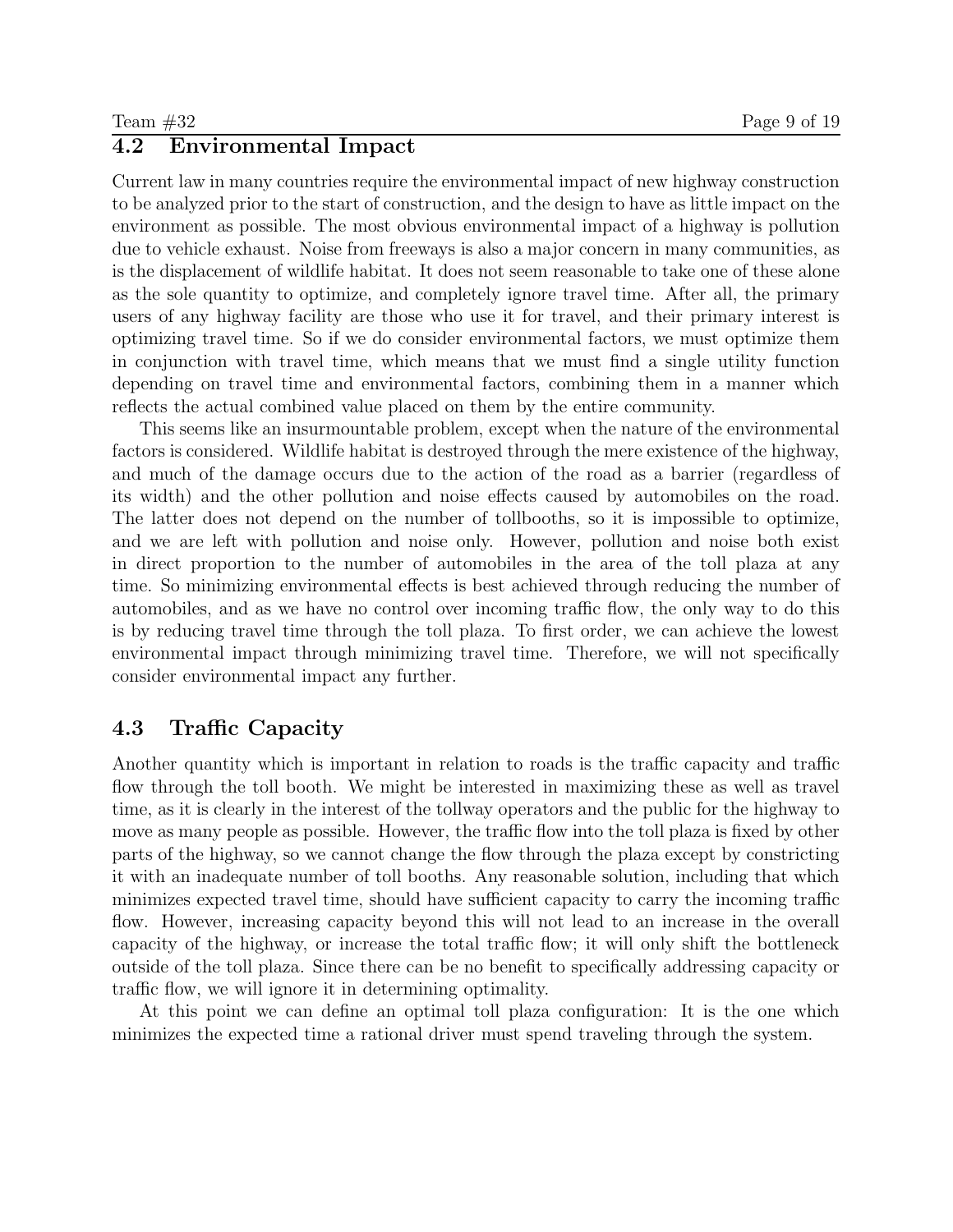## 5 Assumptions

Here we summarize some aspects of our toll booth construction, based on the preceding discussion, which will be employed in the development of our model.

- The traffic flow is constant in a short period.
- The time between two cars entering the toll plaza is of exponential distribution.
- The traffic streams fan out into tollbooths smoothly and evenly. We have assumed the "fan-out" into the toll booth does not contribute to delay in a manner which is dependent on the parameters under consideration.
- The drivers are delayed by waiting in lines for toll collection. If there is a line at the chosen tollbooth when the driver arrives, the driver will have to wait until other cars have left to enter the booth.
- The drivers are delayed by toll collection, and the delay is distributed exponentially.
- The drivers are delayed by the merging process after leaving the tollbooths.
- The toll plaza adopts the side merging layout at the exit.

## 6 Queueing Model

Under our hypotheses, traffic delay in a toll plaza is caused by toll collection and car stream merging. Therefore, we break the problem into two parts: delay in tollbooths and at merging points. In a tollbooth, drivers wait for the service of toll collection, while at a merging point, drivers may stop to wait for a chance to get onto the merged lane. Here we adapt Queueing Theory and see each part as a queueing system.

Queueing Theory is a theory that models the process when customers line up to wait for service. A queueing system has the following basic characteristics: arrival pattern of customers, service pattern of servers, number of servers, system capacity, and queue discipline. The standard notation for describing the configuration of a queueing process is  $A/B/X/Y/Z$ , where the legend is given by Table 1. (In shorthand, system capacity, Y, and queue discipline,  $Z$ , can be omitted when the capacity is infinite and the queue discipline is first-come first-served.)

## 6.1 Tollbooth

Under our assumptions, the traffic streams coming from the entrance of the toll plaza are evenly fanned out into all tollbooths and each tollbooth will recieve a stream whose interarrival time is of exponential distribution. In addition, the service time also has an exponential distribution. Thus, we can see each tollbooth as an independent  $M/M/1$  queue.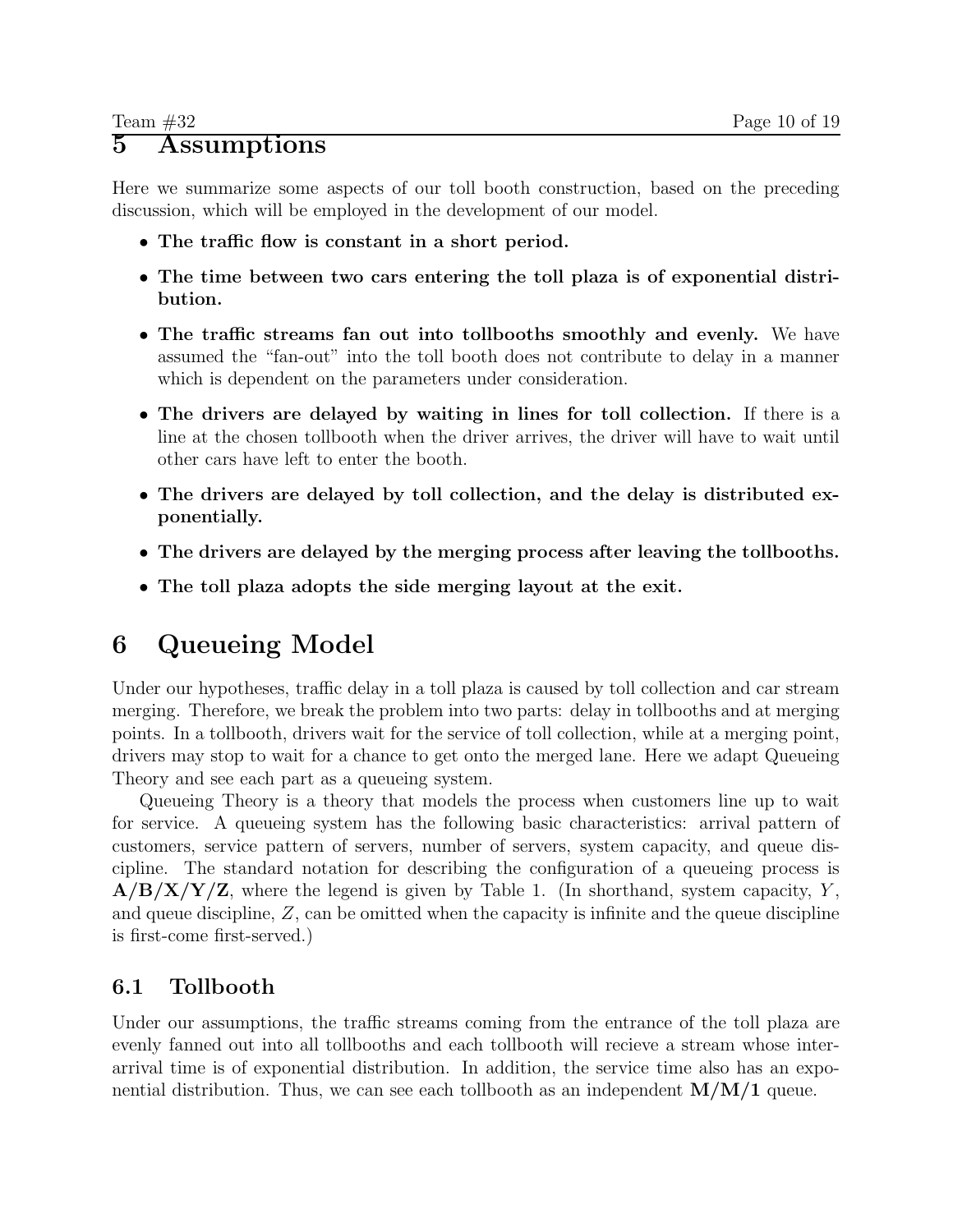| Characteristics            | Symbol                 | Description              |
|----------------------------|------------------------|--------------------------|
| Arrival pattern $(A)$      |                        | Exponential distribution |
| Service $pattern(B)$       | M                      | Exponential distribution |
|                            | ( ⊹                    | General distribution     |
| Number of $s$ ervers $(X)$ | $1, 2, \ldots, \infty$ |                          |
| System capacity $(Y)$      | $1, 2, \ldots, \infty$ |                          |
| Queue discipline $(Z)$     | <b>FCFS</b>            | First come, first served |

Table 1: Notation of Queueing system. Information from [6].

Burke's Theorem provides that the outcoming stream from the tollbooth also has the exponential distribution with the same rate as the arrival stream [7]. We will use this property in the queue model of merging points.

## 6.2 Merging Point

The total delay by the entire merging process is more complicated to analyze. We shall first consider the simple merging process when cars from two lanes merge into one, called **2-into-1 merging point.** When a driver on one lane arrives at the merging point, the delay time depends on whether there is another car on the other lane. If the other lane is empty, the driver can directly pass through, otherwise he or she has to stop and wait.

For simplification, we treat the two incoming lanes as one queue. Since we cannot distinguish between cars originating in either lane, the driver now must stop and wait whenever there is another car in the queue. We define the service time of a car as the time it spends to pass through the merging area. Under this definition, the service rate is equal to  $\mu_B$  when more than one car is in the system, and  $\mu_0$  when the system has only one car, where  $\mu_0$  and  $\mu_B$  are constants representing the waiting time when a driver does or does not have to yield to another car when merging.

Therefore, the service pattern of this queueing system is a general funtion. If the arrival pattern is exponential, we can set the configuration of the system as  $M/G/1$ .

### 6.3 Total Merging Process

We consider the total merging process in the plaza as multiple 2-into-1 merging points. If there are T tollbooths and afterward the streams are merged back into N lanes, the total number of merging points would equal  $T - N$ . However, their arrival rates are different. The arrival rate of a merging point equals the traffic flow it recieves. If a merging point recieves a traffic stream coming from k tollbooths, having a total traffic flow  $\Phi$ , its arrival rate would be: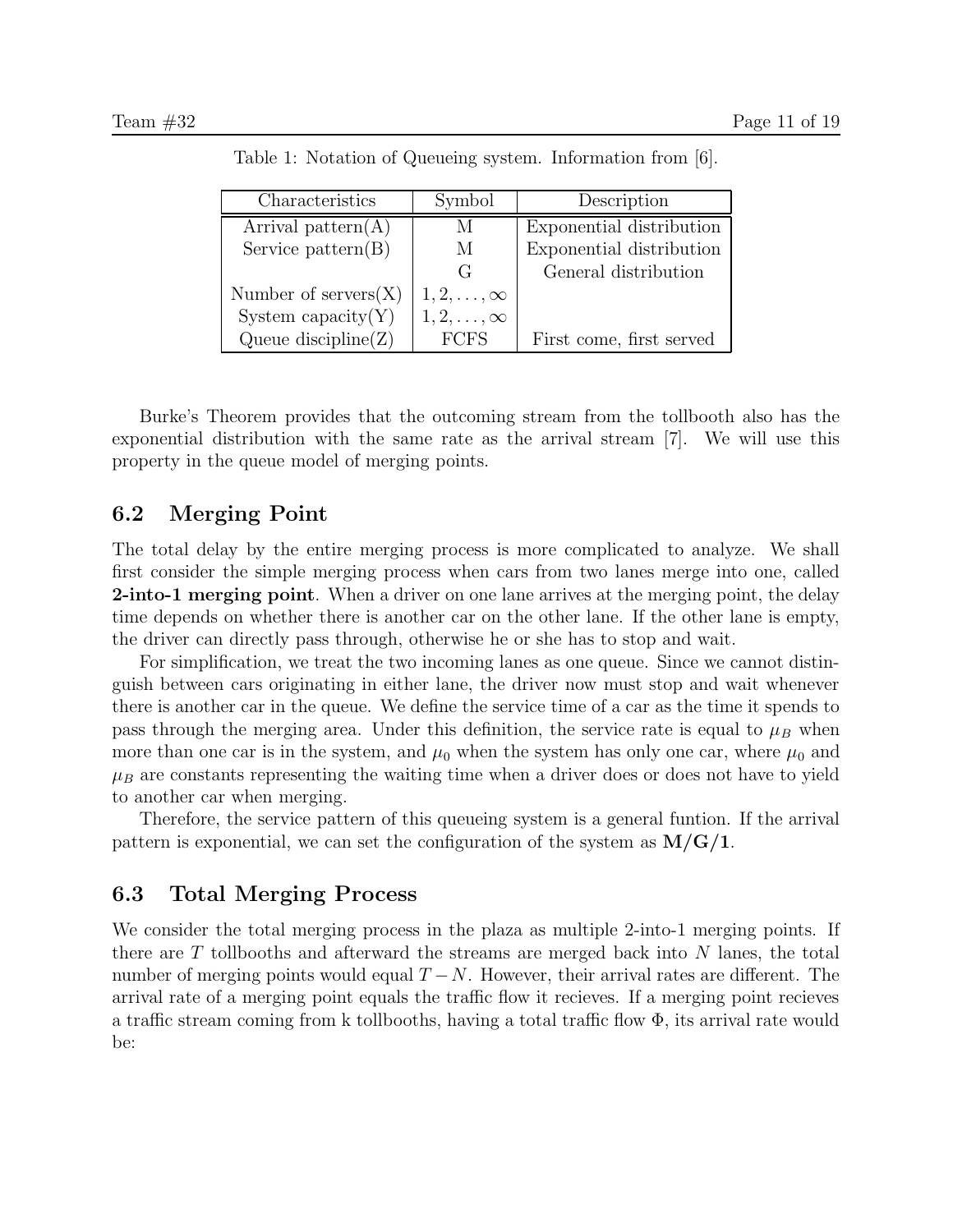| Merging point | $_{1st}$  | $-nd$     | Umd              | .        |                  |
|---------------|-----------|-----------|------------------|----------|------------------|
| Arrival rate  | $2\Phi/T$ | $3\Phi/T$ | $\Delta$ (b) $T$ |          | $1$ ) $\Phi$ /'. |
| Probability   |           | $\Omega$  |                  | $\cdots$ |                  |

Table 2: Arrival rate and probability at each merging point.

$$
\lambda = \frac{k}{T} \times \Phi,
$$

The values of k for merging points depend on the merging layout. For example, in a toll plaza with a side merging layout which has T tollbooths, the first merging point takes a stream coming from 2 tollbooths, and the second merging point would take a stream from 3 tollbooths, etc.

The overall average wasted time is the weighted sum of all averaged wasted time at each merging point, where the corresponding weight is the probability for a driver to reach that point, which is  $k/T$ . Suppose a toll plaza has T tollbooths, N lanes at the exit, and recieves total traffic flow Φ. Then, the arrival rate and corresponding probability at each merging point is shown by Table 2.

## 7 Calculation

Having the model ready, we can calculate the formula for wasted time in terms of the number of tollbooths. However, since our model relies on the values of some constants, we must estimate these first.

## 7.1 Estimates of Constants

• Number of incoming lanes  $(N)$ 

The typical range of number of lanes on a highway (in one direction) is about 1 to 6. We will consider different values of N in our calculation.

• Total traffic flow  $(\Phi)$ 

The maximum traffic flow per lane is 2000  $(1/hr)$  [8]. While N ranges from 1 to 6, we would consider various values for traffic flows, including heavy and light traffic conditions.

• Service rate at a tollbooth  $(\mu_A)$ 

The service rate of a tollbooth is about 350 vehicles per hour [2, 3].

• Service rate at a merging point: when merging does not occur  $(\mu_0)$  $\mu_0$  is the service rate when there is only one car in the merging point system. This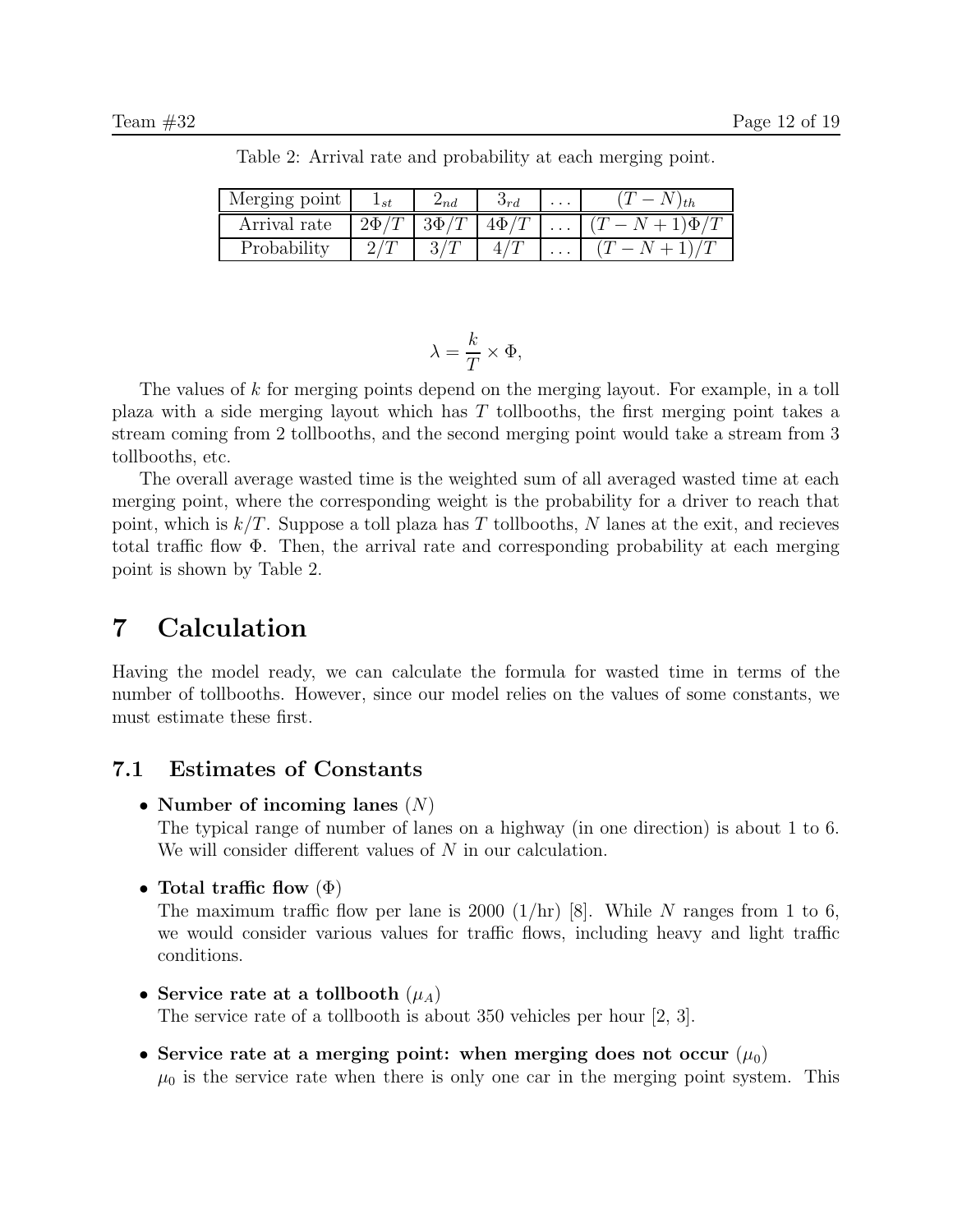

Figure 3: State Diagram of Merging Point Queue

value is the time for a car to drive through the merging area at the average highway speed. The average highway speed is 60 mph [8]. The length of the merging area is the average car length plus a safety distance, which is around  $15 + 6 \times 15 = 105$  (ft) [8]. Thus the average service time here is  $105 \text{ ft}/60 \text{ mph} = 1.1932 \text{ sec}$ , and the service rate  $\mu_0 = 3600/1.1932 = 3017.1$  (1/hr).

#### • Service rate at a merging point: when merging occurs  $(\mu_B)$

To estimate  $\mu_B$  we need to consider the time a vehicle passes through the same area with zero initial speed. Under this speed the safety distance would be one car length, and the average acceleration of a vehicle is 6.5 [8]. Therefore the average serive time is  $(2 \times (15 + 15)/6.5)^{1/2} = 3.0382$  (sec), and the service rate  $\mu_B = 3600/3.0382 = 1184.9$  $(1/hr)$ .

## 7.2 Wasted Time - Tollbooth

Given the above definitions the arrival rate of each tollbooth is  $\Phi/T$ . From the arrival rate and service rate of the tollbooth, according to the performance measure formula [7], the average service time of each tollbooth is

$$
w_A = \frac{1}{\mu_A - \Phi/T}
$$

## 7.3 Wasted Time - Merging Point

A merging point is modeled as a Markovian system as depicted in Figure 3, where each state represents the number of vehicles in the system. Notice the single  $\mu_0$  in Figure 3 which represents the possibility of no merging conflicts. The arrival rate is some value λ. We will calculate the average wasted time  $t_{diff}(\lambda)$  after first calculating the average waiting time in the system  $t_{sys}(\lambda)$ .

Let  $P_n$  be the probability that there are n drivers in the system. When the system reaches equilibrium, the net probabilty of trasition is zero for each state. In addition, the sum of all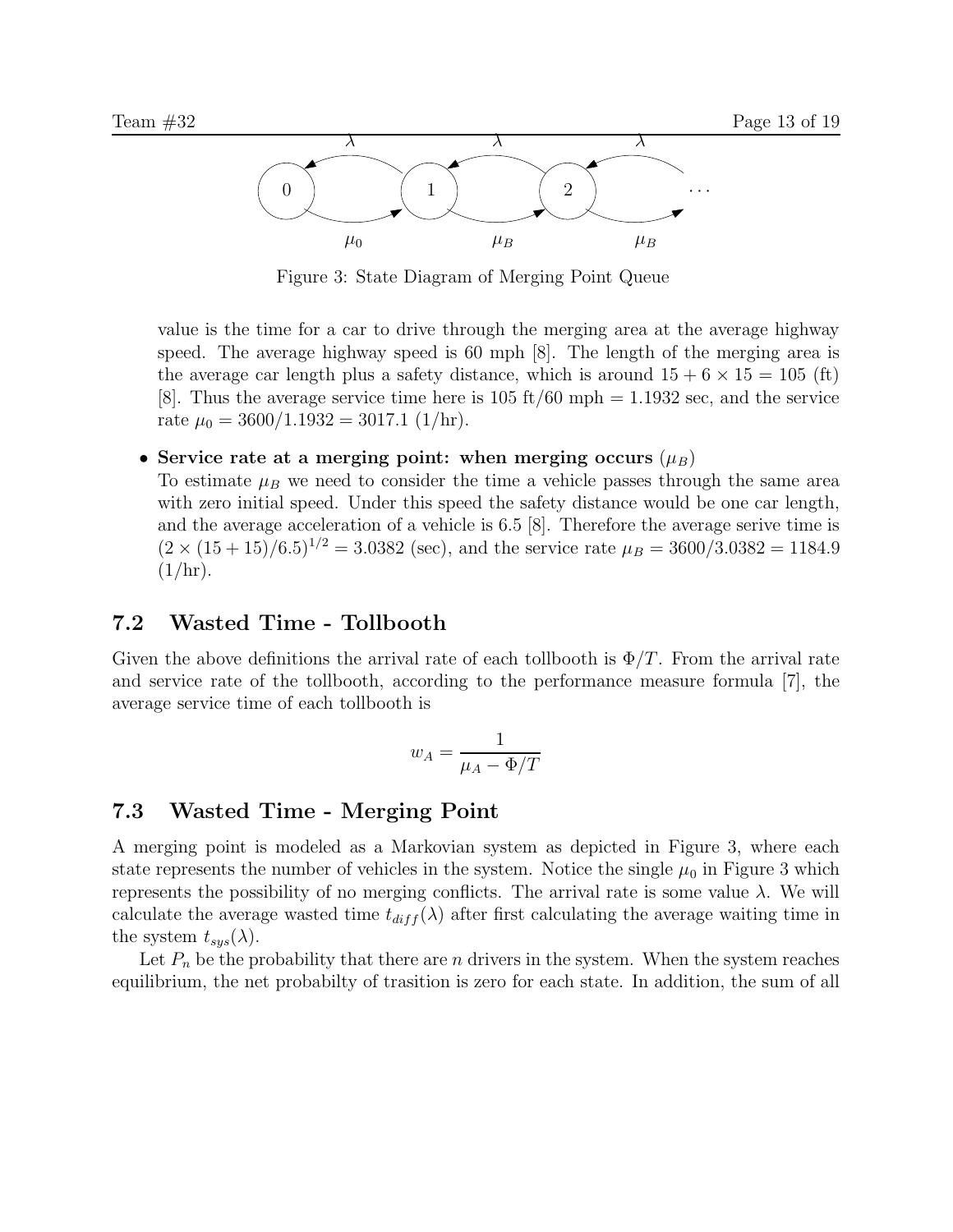$\overline{P_n}$  must be one. Therefore we have

$$
\begin{cases}\n\lambda P_0 = \mu_0 P_1 \\
\lambda P_1 + \mu_0 P_1 = \lambda P_0 + \mu_B P_2 \\
\lambda P_n + \mu_B P_n = \lambda P_{n-1} + \mu_B P_{n+1}, n \ge 2 \\
\sum_{0}^{\infty} P_i = 1\n\end{cases}
$$

Solving the equations we obtain

$$
\begin{cases}\nP_0 = (1 + \frac{\lambda}{\mu_0} + \frac{2\lambda^2 \mu_B}{\mu_0(\mu_0 + \lambda)(\mu_B - \lambda)})^{-1} \\
P_1 = \frac{\lambda}{\mu_0} P_0 \\
P_n = \frac{2\lambda^2}{\mu_0(\mu_0 + \lambda)} (\frac{\lambda}{\mu_B})^{n-2} P_0, n \ge 2\n\end{cases}
$$

And we can calculate the expected number of drivers in the system:

$$
L(\lambda) = \sum_{0}^{\infty} iP_i = \frac{\lambda}{\mu_B - \lambda} + \frac{\lambda(\mu_B - \mu_0)}{\lambda(\mu_B - \mu_0) + \mu_0\mu_B}
$$

By Little's Theorem, the average waiting time in the system  $t_{sys}(\lambda)$  equals the expected number of drivers in the system  $L(\lambda)$  divided by the arrival rate  $\lambda$  (see [7]).

$$
t_{sys}(\lambda) = \frac{L(\lambda)}{\lambda} = \frac{1}{\mu_B - \lambda} + \frac{\mu_B - \mu_0}{\lambda(\mu_B - \mu_0) + \mu_0 \mu_B}
$$

The average wasted time of a driver at a merging point is the difference between  $t_{sys}$  and the time he or she would spend on a normal lane. The expected time a driver spends when no merging happens is  $\frac{1}{\mu_0}$ . Hence,

$$
t_{diff}(\lambda) = t_{sys}(\lambda) - \frac{1}{\mu_0} = \frac{1}{\mu_B - \lambda} + \frac{\mu_B - \mu_0}{\lambda(\mu_B - \mu_0) + \mu_0 \mu_B} - \frac{1}{\mu_0}
$$

#### 7.4 Wasted Time - Total Merging Process

According to the discussion in the previous section, under a side merging layout, the arrival rates of the merging points are:

$$
\frac{2\Phi}{T}, \frac{3\Phi}{T}, \frac{4\Phi}{T}, \dots, \frac{(T-N+1)\Phi}{T}
$$

The corresponding probabilities of reaching these merging points are:

$$
\frac{2}{T}, \frac{3}{T}, \frac{4}{T}, \dots, \frac{T-N+1}{T}
$$

The overall wasted time is the weighted sum:

$$
w_B = \sum_{i=1}^{T-N} \frac{i+1}{T} \times t_{diff} \left(\frac{i+1}{T} \times \Phi\right)
$$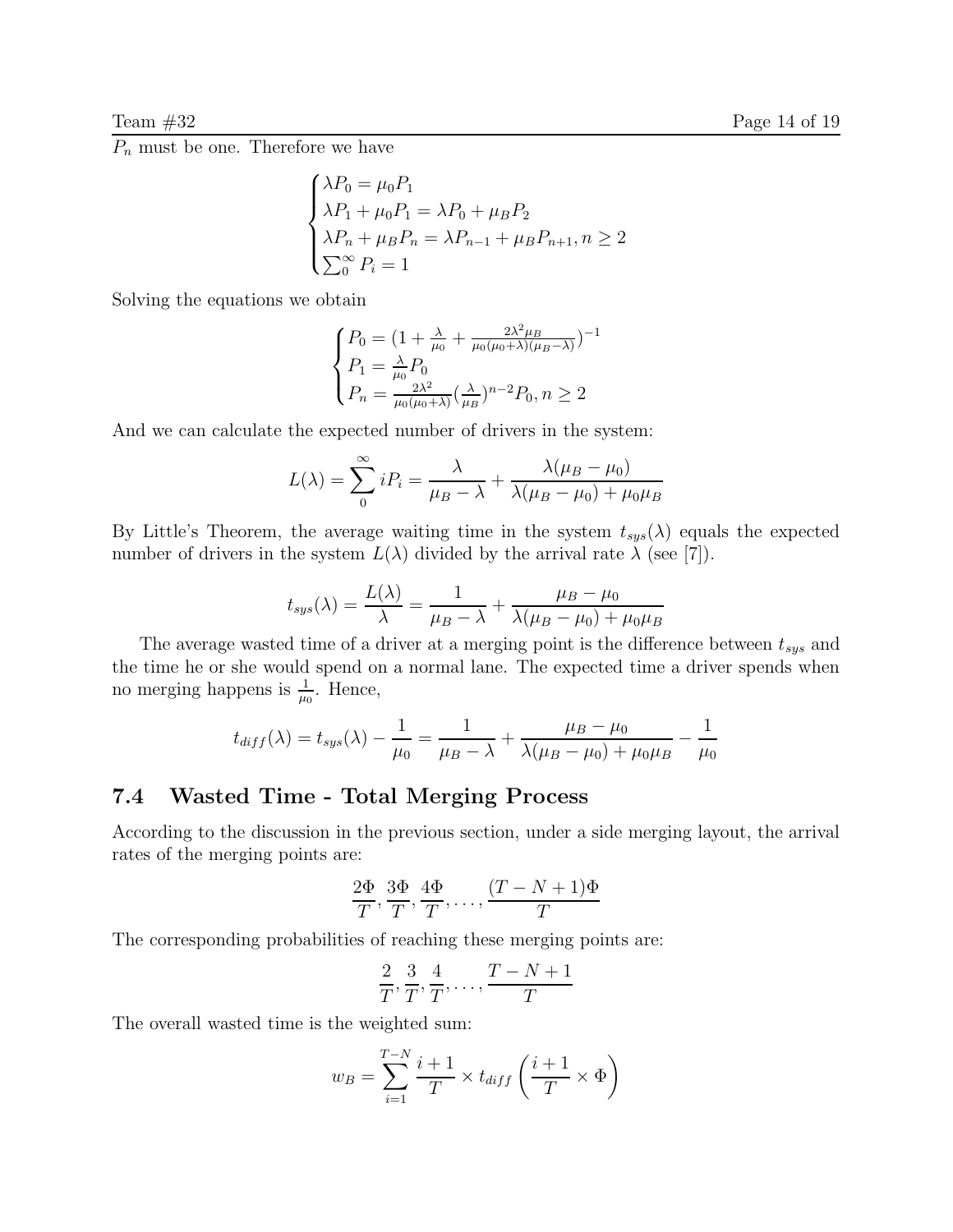

Figure 4: Average Wasted Time when  $N = 1$ ,  $\Phi/N = 900$ .

Since each merging point has a different arrival rate and  $t_{diff}$  is complicated, it is difficult to find a closed form for the sum. However, it is simple for a program to compute this value. Finally, the average wasted time a driver spends in the entire toll plaza is the sum of  $w_A$ and  $w_B$ .

$$
w_{total} = w_A + w_B = \frac{1}{\mu_A - \Phi/T} + \sum_{i=1}^{T-N} \frac{i+1}{T} \times t_{diff} \left(\frac{i+1}{T} \times \Phi\right)
$$

Note that this wasted time value represents the portion of the total travel time through the toll plaza which, in our model, depends on the parameters being varied, so by minimizing this we are also minimizing the total travel time.

## 8 Results

Based on the formulas given in the previous section, the average wasted time  $w_{total}$  is determined by the number of lanes  $N$ , number of tollbooths  $T$ , and traffic flow  $\Phi$ . We use Matlab to compute  $w_{total}$  for various  $N, T, \Phi$ . Figure 4 shows the average wasted time for different value of T when  $N = 1$  and  $\Phi/N = 900$ .

The minimum value of total average wasted time is 31.6 sec, which happens when  $T = 7$ , so 7 tollbooths is optimal for this configuration. The curve of total wasted time is composed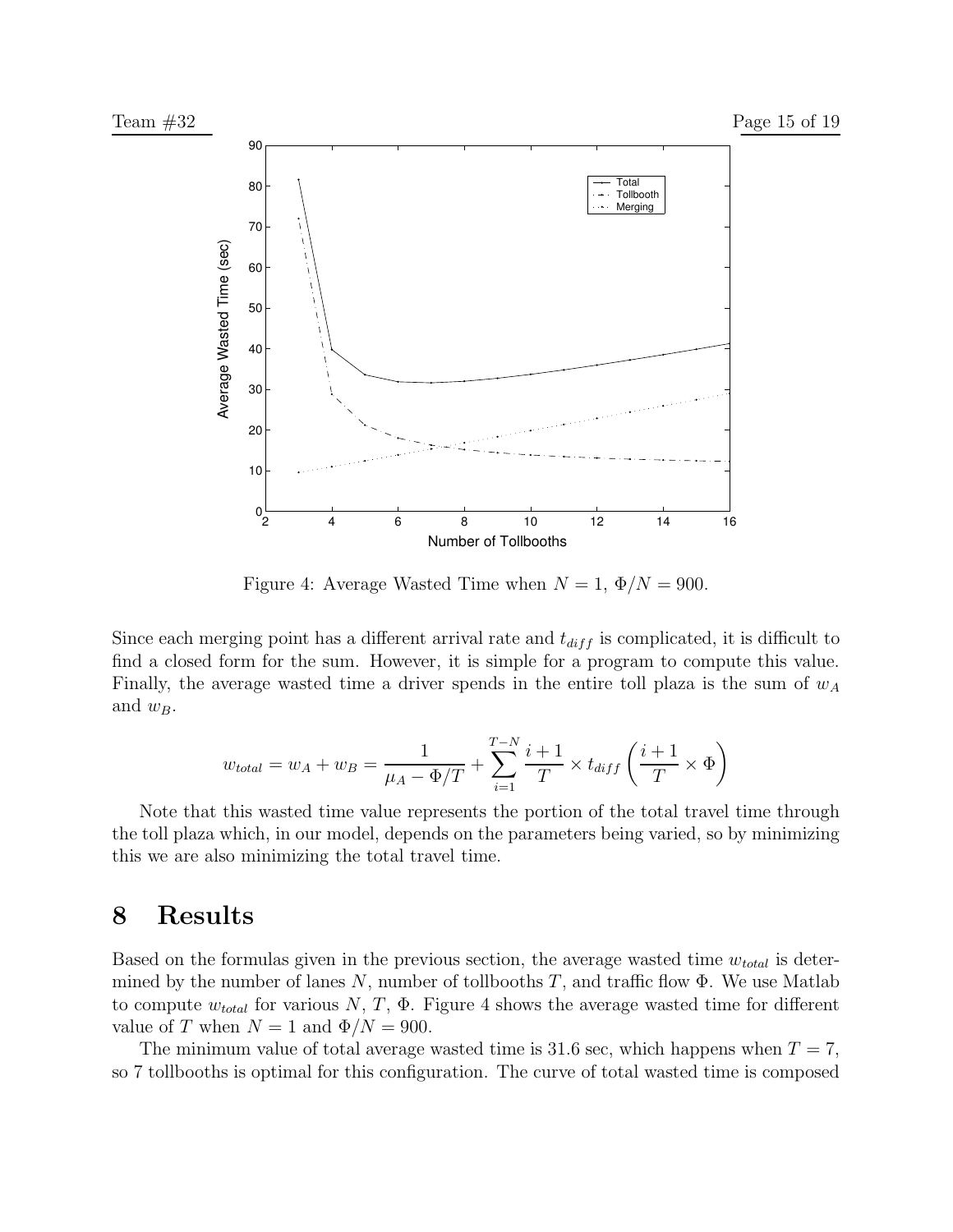| Service |       |       |       |       |
|---------|-------|-------|-------|-------|
| Rate    | $T=4$ | $T=5$ | $T=6$ | $T=7$ |
| 300     |       |       |       | 301.1 |
| 500     |       | 38.0  | 29.8  | 65.9  |
| 700     | 18.0  | 14.0  | 18.0  | 57.8  |
| 900     | 9.0   | 9.2   | 14.6  | 54.9  |
| 1100    | 6.0   | 7.1   | 12.9  | 53.5  |
| 1300    | 4.5   | 6.0   | 12.0  | 52.6  |

Table 3: Optimal Number of Tollbooths with Different Service Rates

by the curves of time wasted in tollbooth and merging. These two curves indicate that as the number of tollbooths increases, the tollbooth delay decreases almost harmonically, while the merging delay increases.

We pick out the optimal T values for many pairs of N and  $\Phi$  (Figure 5, Table 4, Table 5). However, an optimal T is not guaranteed for each possible configuration. When the traffic flow is too large, every value of T results in an overflow situation (which means either a tollbooth or a merging point cannot hold its arrival rate), so no optimal value of T can be found.

## 9 Conclusion

## 9.1 The "One-Tollbooth-per-Lane" Scenario

With the standard setting of our model, the toll plaza works inefficiently when the number of tollbooths and the number of incoming lanes are the same. The benefit of adding a first tollbooth always overcomes the disadvantage of the marginal merging process. However, if the toll plaza has a high service rate of toll collection (for example, an electronic payment system) so that merging becomes the main reason of congestion, this scenario would be the best choice. Table 3 shows that as the service rate  $\mu_A$  at toolbooths increases, the optimal number of tollbooths gets closer to the number of lanes N.

## 9.2 Recommendation

Based on the discussion above, we recommend to use one tollbooth per incoming lane when the service rate of toll collection is very high. Otherwise, we suggest to choose the optimal number of tollbooths from Table 4, depending on the traffic condition.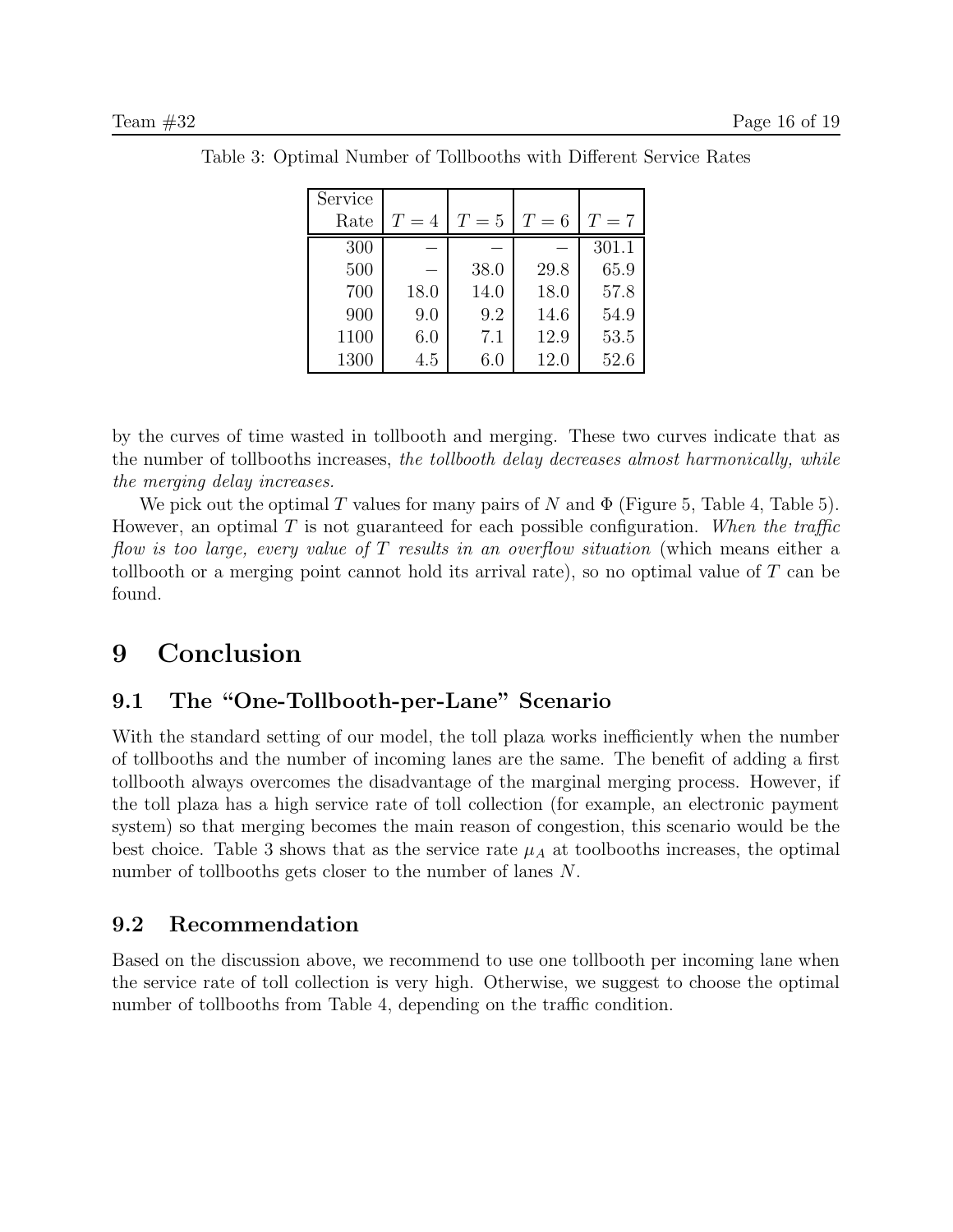- [1] Agboh, Dennis K. and Anthony A. Saka, Assessment of the Impact of Electronic Toll Collection on Mobile Emissions in the Baltimore Area, National Transportation Center, Baltimore, 2000.
- [2] Al-Deek, Haitham M. and Jack Klodzinski, "Proposed Level of Service Methodology for Toll Plazas", presentation at the Transportation Research Board Annual Meeting, National Research Council, Washington, 2002.
- [3] Ceballos, Gustavo and Owen Curtis, "Queue Analysis at Toll and Parking Exit Plazas: A Comparison between Multi-server Queuing Models and Traffic Simulation". http: //www.ptvamerica.com/docs/VISSIMQueueAnalysis.pdf
- [4] Edie, L. C., "Traffic delays at toll booths", Journal of Operations Research Society of America 2 (1954) 107-138.
- [5] Delaware Department of Transportation, "Dedication Ceremony Held for Opening of E-ZPass Express Lanes at the Dover Toll Plaza". http://www.deldot.net/public. ejs?command=PublicNewsDisplay&id=1823&month=5&year=2004.
- [6] Gross, Donald and Carl M. Harris, Fundamentals of Queueing Theory, Wiley, New York, 1998.
- [7] Hock, Ng Chee, Queueing Modeling Fundamentals, Wiley, New York, 1996.
- [8] Institute of Transportation Engineers, Traffic Engineering Handbook, Ed. James L. Pline, Prentice Hall, Englewood Cliffs, NJ, 1992.
- [9] Intelligent Transportation Systems Society of Canada, "ITS Canada: Electronic Toll Collection". http://www.itscanada.ca/english/2reps2e.htm
- [10] New Jersey Institute of Technology National Center for Transportation and Industrial Productivity / International Intermodal Transportation Center, "Ten Year Plan to Remove the Toll Barriers on the Garden State Parkway". http://transportation. njit.edu/NCTIP/final\_report/GSPFinalReport.htm
- [11] Rastorfer, Robert L., "Toll Plaza Concepts", presentation at ASCE Fall Conference, Houston, 2004.
- [12] Wikipedia, "Toll road". http://en.wikipedia.org/wiki/Toll\_road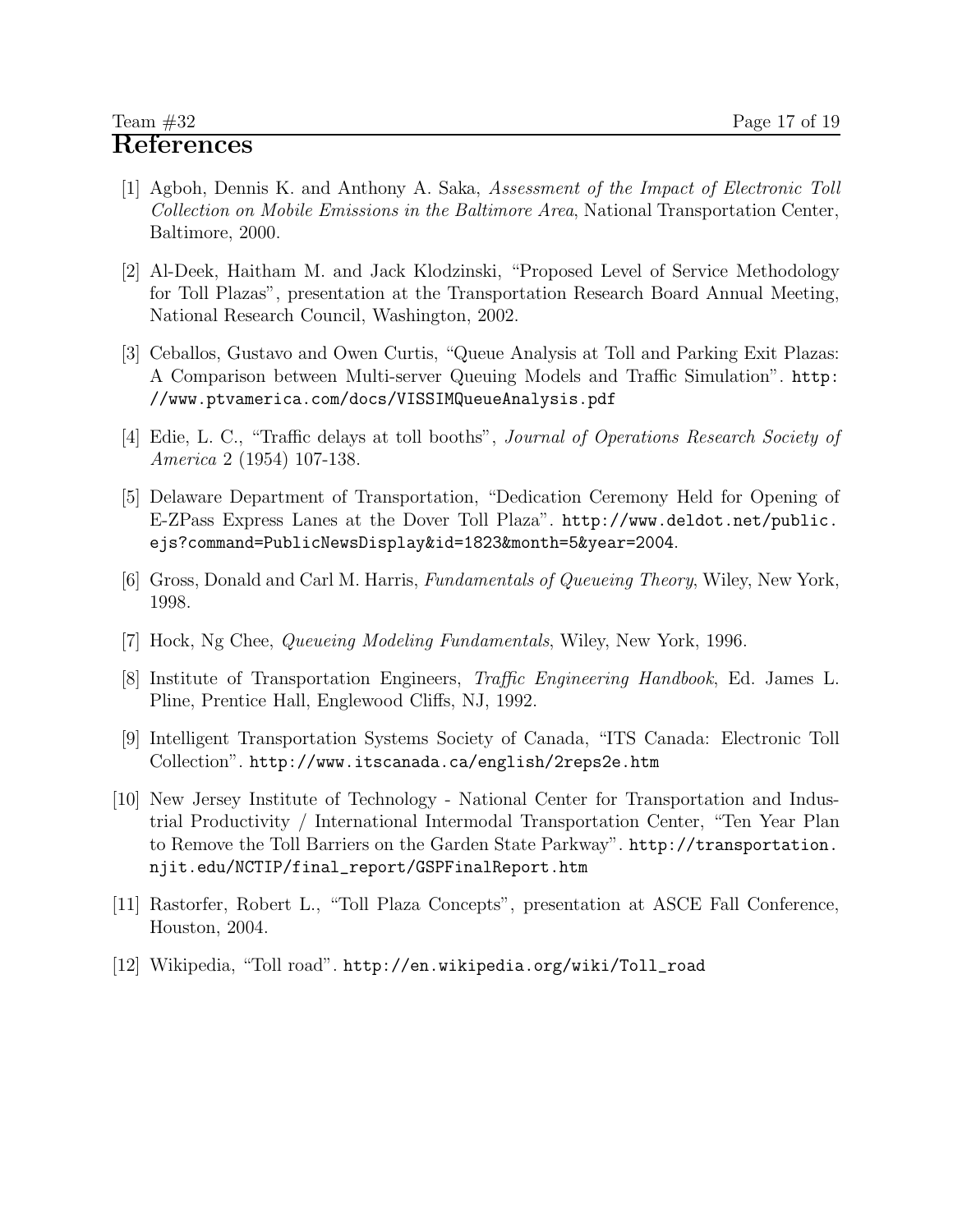

Figure 5: Average Wasted Time under Various Configurations.